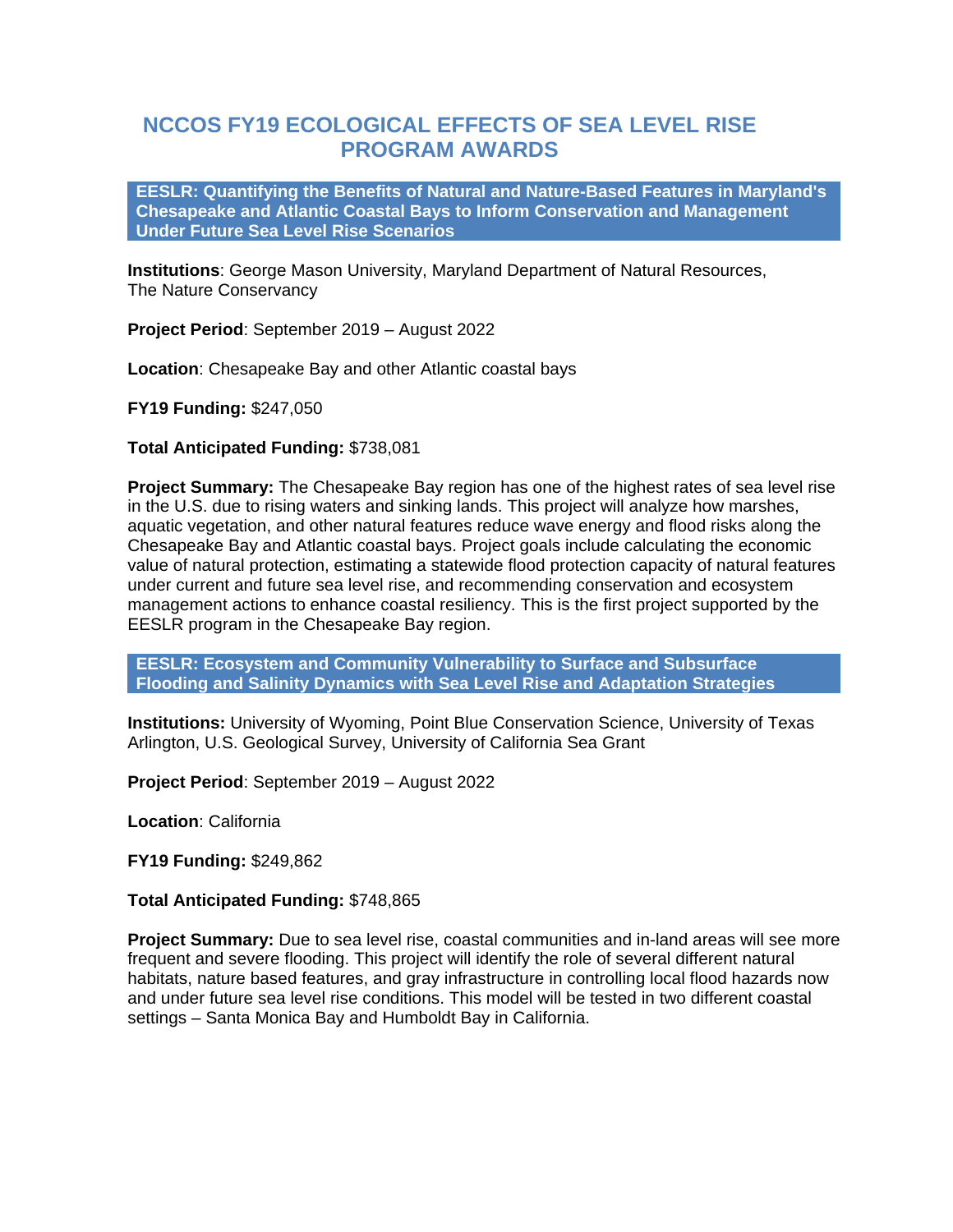## **EESLR: Optimizing the Ecosystem Services of U.S. Pacific Northwest Coastal Beaches and Dunes Through Adaptation Planning**

**Institution: Oregon State University** 

**Project Period**: September 2019 – August 2022

**Location:** Pacific Northwest

**FY19 Funding:** \$249,802

**Total Anticipated Funding:** \$748,536

**Project Summary**: Beaches and dunes provide important ecosystem services like coastal protection, recreation, carbon storage, and biodiversity conservation. This project will take into account optimal land use and the economic value of beaches and dunes to inform management decisions in the Pacific Northwest. The project will evaluate options based on their ability to maximize ecosystem services and economic returns.

**EESLR: Is an Old Dune a More Resilient Dune? Assessing the Importance of Ecological History in Coastal Protection from Storms and Sea Level Rise**

**Institutions:** College of William & Mary/Virginia Institute of Marine Science, U.S. Army Corps of Engineers, Virginia Commonwealth University

**Project Period**: September 2019 – August 2022

**Location:** North Carolina

**FY19 Funding:** \$249,675

**Total Anticipated Funding:** \$687,850

**Project Summary**: Sand dunes are the first line of defense from ocean flooding and coastal towns build them to enhance coastal protection. This project will determine the tradeoffs between constructed and natural dunes across the Outer Banks, NC to inform coastal management decisions. Natural dunes develop slowly and have an internal structure consisting of roots and fungi, which can reduce erosion from storms, and overall strengthen the dune. Constructed dunes are less stable allowing for more sediment transport, which reduces water levels during storm events and may promote faster dune recovery. This study will explore what new and old dune attributes mean for the best management practices of dunes in North Carolina.

**EESLR: Assessing the Role of Natural and Nature-Based Features in Enhancing Coastal Resilience of Urban and Natural Ecosystems in the 21st Century (ACUNE+)**

**Institutions**: University of Florida, Florida Gulf Coast University, South Florida Water Management District, U.S. Geological Survey, University of Miami, U.S. Army Corps of Engineers, Rada Engineering, Inc.

**Project Period**: September 2019 – August 2022